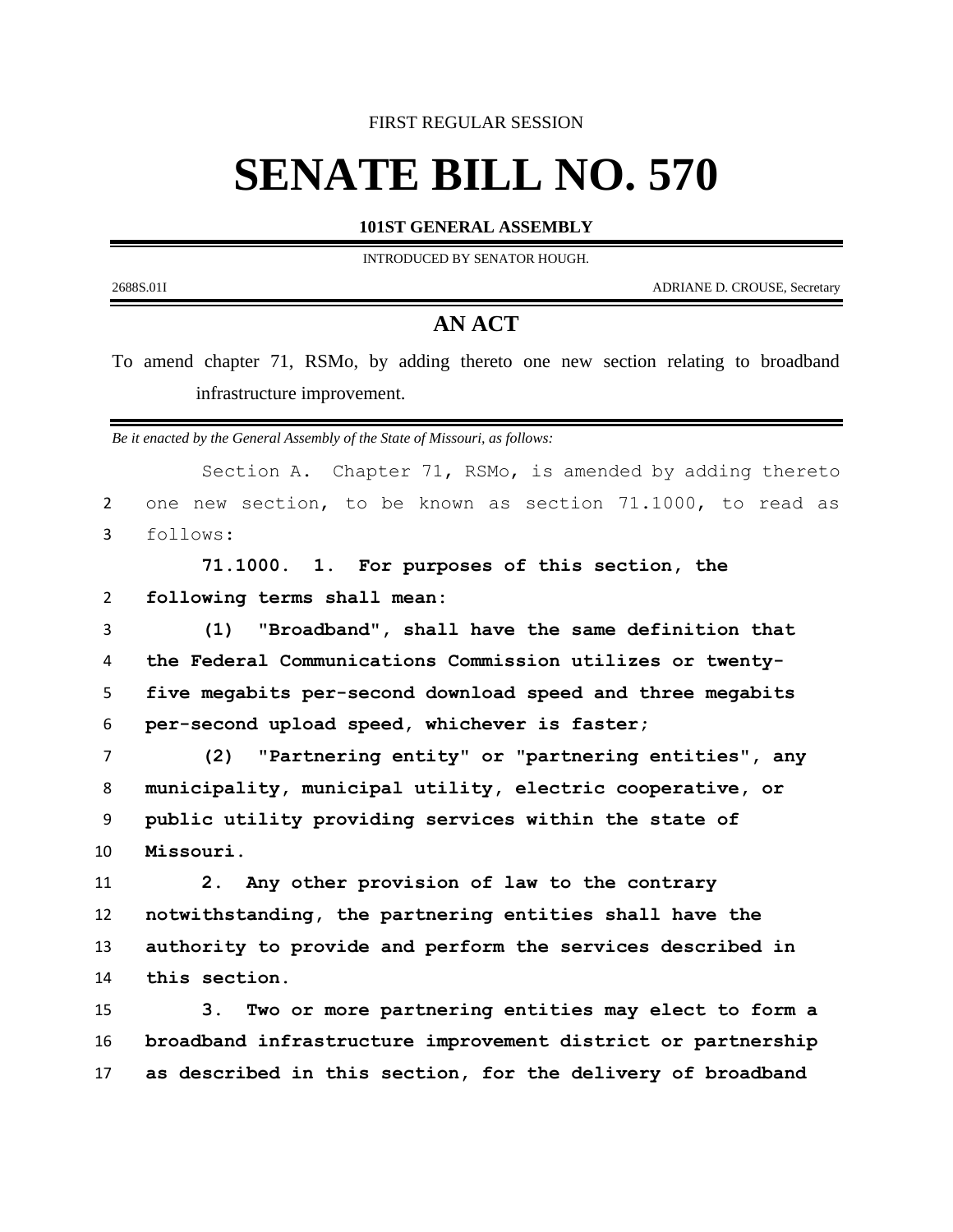**internet service to the residents of such municipalities or service area.**

 **4. A district created under this section shall have the power to contract with a broadband internet service provider to provide broadband internet service to the residents of the district.**

 **5. If the partnering entities are all municipalities the following procedures shall be followed:**

 **(1) Each municipality electing to form a district under this section shall submit to the eligible voters of each such municipality a proposition at an annual or special election of such municipality, in substantially the following form:**

 **"Shall the municipality of ......... enter into a broadband infrastructure improvement district to be known as .................?";**

 **(2) Any district formed by this section shall be a body politic and corporate;**

 **(3) Additional municipalities may be admitted to the district in the manner provided in subdivision (8) of this subsection;**

 **(4) A district may finance the provision or expansion of broadband internet service through grants, loans, bonds, user fees, or a tax as set forth in subdivision (5) of this subsection;**

 **(5) (a) Any district formed pursuant to this subsection may impose by resolution a sales tax on all retail sales made in such district which are subject to taxation pursuant to sections 144.010 to 144.525. The sales tax imposed pursuant to this subsection shall not exceed one percent, except that such tax shall not become effective**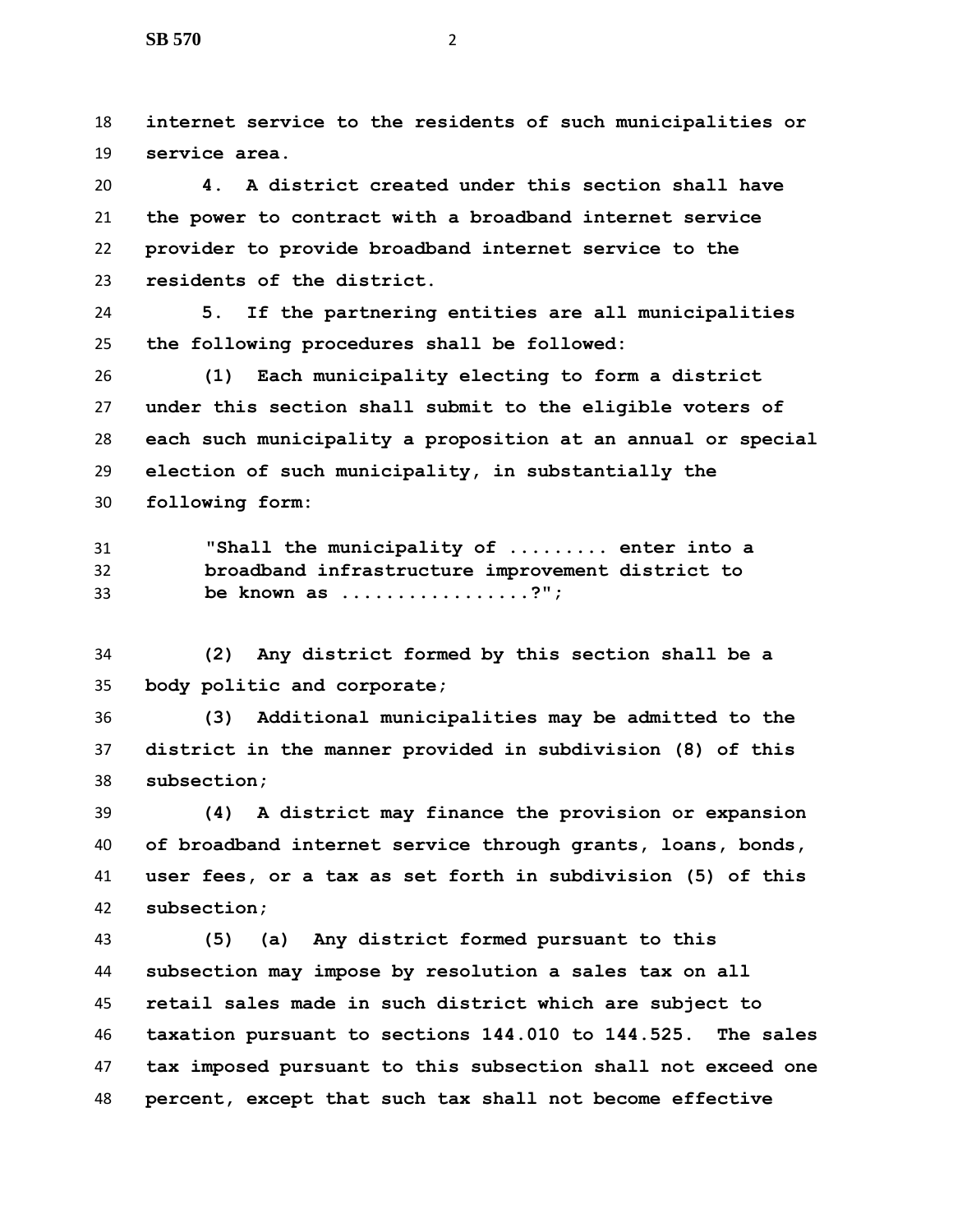**unless the governing body of each municipality member of the district submits to the voters of such municipality at an election held on the first Tuesday after the first Monday in November of even-numbered years, a proposal to authorize the district to impose a tax under the provisions of this subsection. The tax authorized by this subsection shall be in addition to any and all taxes imposed by law, and the proceeds of such tax shall be used solely to provide broadband service to residents of the district. Such tax shall be stated separately from all other charges and taxes. (b) The ballot shall be substantially in the following form:**

 **Shall the ........... (insert name of district) impose a district-wide sales tax at the rate of .......... (insert amount) for the purpose of providing broadband service to residents of the district?**

**□ YES □ NO**

 **If you are in favor of the question, place an "X" in the box opposite "YES". If you are opposed to the question, place an "X" in the box opposite "NO".**

 **If a majority of the votes cast on the question by the qualified voters voting thereon in each municipality are in favor of the question, then the tax shall become effective on the first day of the calendar quarter following the calendar quarter in which the election was held. If a majority of the votes cast on the question by the qualified voters voting thereon in any one municipality are opposed to the question, then the governing body for the district shall**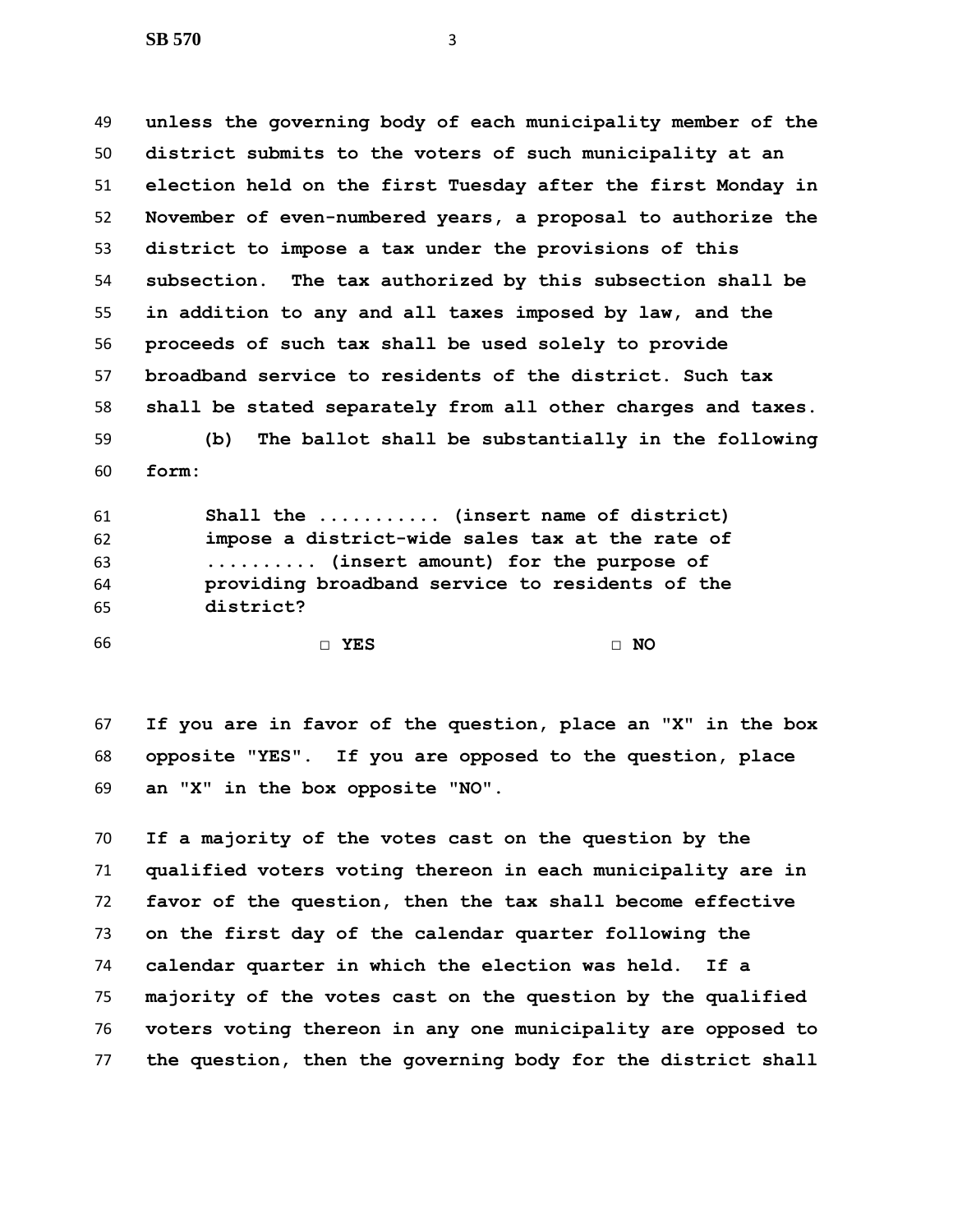**have no power to impose the tax authorized by this subsection.**

 **(c) The director of the department of revenue shall collect any tax adopted pursuant to this section pursuant to section 32.087;**

 **(6) (a) The district governing board shall be composed of at least one representative from each member, but in no case shall there be less than four representatives.**

 **(b) Annually, on or before the last Monday in April commencing in the year following the effective date of the district's creation, the local governing body of each member shall appoint a representative to the district governing board for one-year terms. The local governing body of a member, by majority vote, may replace its appointed representative at any time.**

 **(c) For the purpose of transacting business, the presence of representatives representing more than fifty percent of district members shall constitute a quorum. Any action adopted by a majority of the votes cast at a meeting of the governing board at which a quorum is present shall be the action of the board.**

 **(d) Each district member's representative shall be entitled to cast one vote.**

 **(e) Unless replaced as provided in paragraph (b) of this subdivision, a representative on the governing board shall hold office until his or her successor is duly appointed. Any representative may be reappointed to successive terms without limit.**

 **(f) Any vacancy on the board shall be filled within thirty days after such vacancy occurs by appointment of the local governing body which appointed the representative whose position has become vacant. An appointee to a vacancy**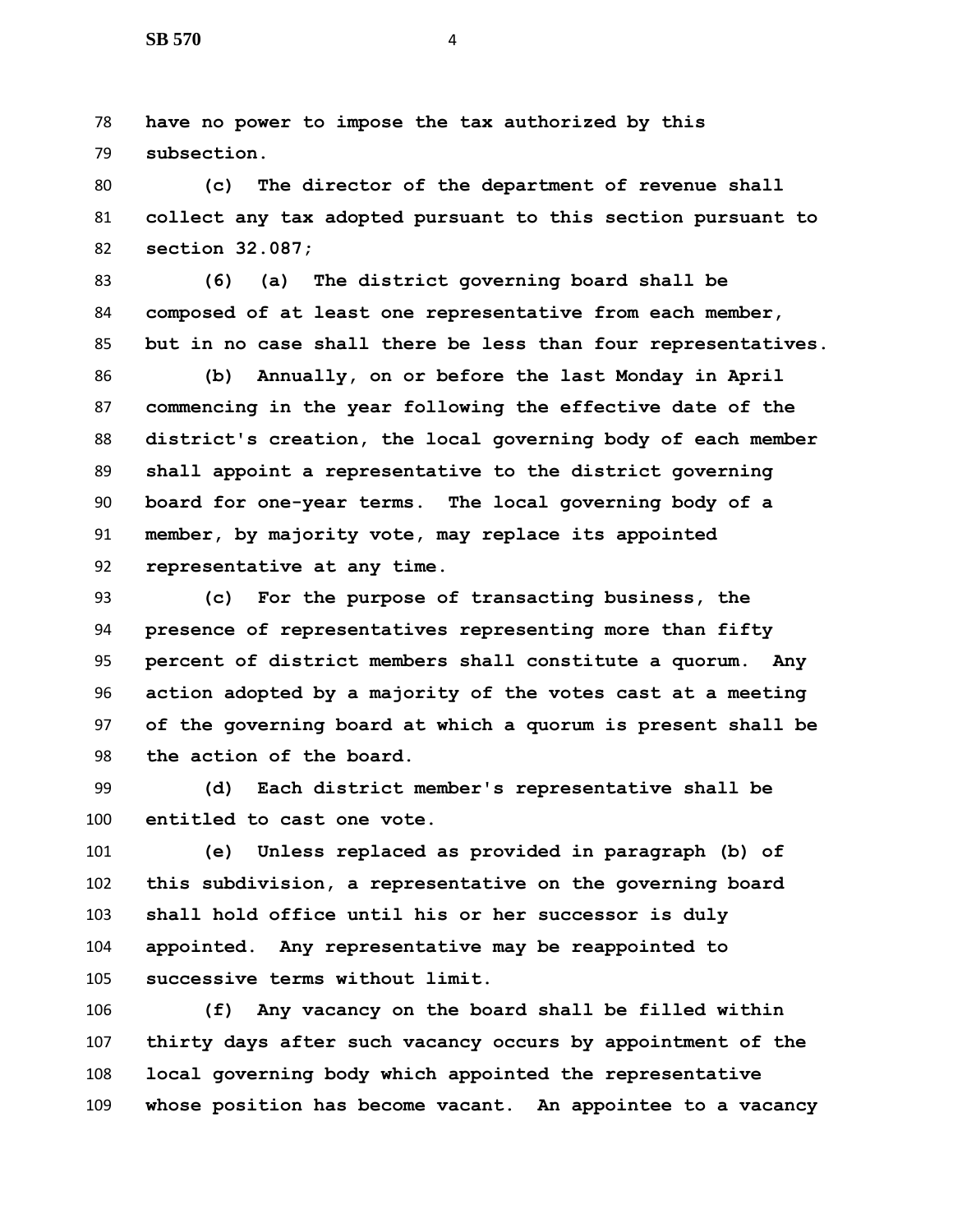**shall serve until the expiration of the term of the representative whose position to the appointment was made and may thereafter be reappointed.**

 **(g) Each district member may reimburse its representative to the governing board for expenses as it determines reasonable.**

 **(h) a. The officers of the district shall be the chair and the vice chair of the board, the clerk of the district, and the treasurer of the district.**

 **b. The chair shall preside at all meetings of the board and shall make and sign all contracts on behalf of the district upon approval by the board. The chair shall perform all duties incident to the position and office.**

 **c. During the absence of or inability of the chair to render or perform his or her duties or exercise his or her powers, the same shall be performed and exercised by the vice chair and when so acting, the vice chair shall have all the powers and be subject to all the responsibilities hereby given to or imposed upon the chair.**

 **d. During the absence or inability of the vice chair to render or perform his or her duties or exercise his or her powers, the board shall elect from among its membership an acting vice chair who shall have the powers and be subject to all the responsibilities hereby given or imposed upon the vice chair.**

 **e. Upon the death, disability, resignation, or removal of the chair or vice chair, the board shall elect a successor to such vacant office until the next annual meeting;**

 **(7) The board shall adopt bylaws for the regulation of its affairs and the conduct of its business;**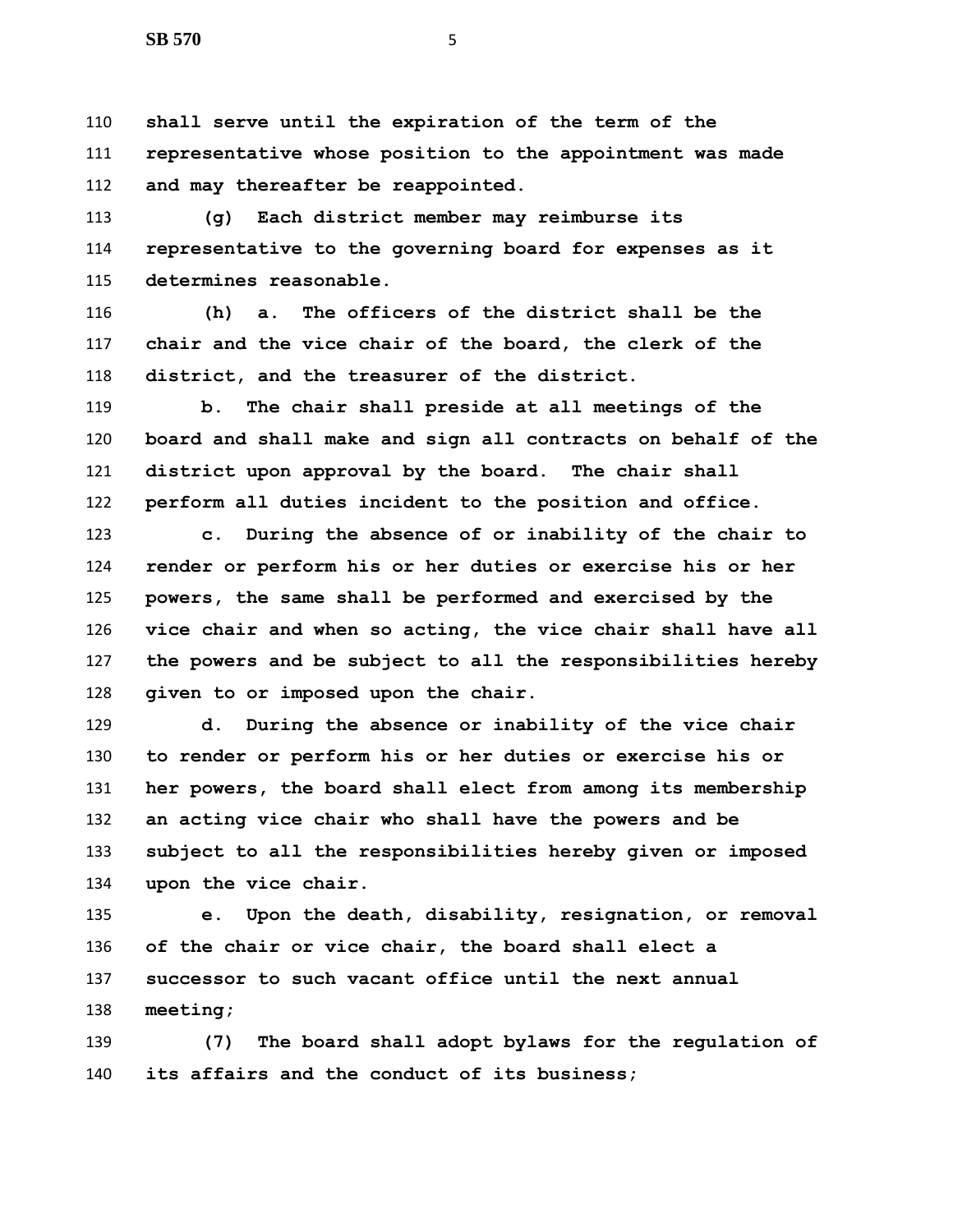**(8) The board may authorize the inclusion of additional district members in the broadband infrastructure improvement district upon such terms and conditions as in the board's sole discretion shall deem to be fair, reasonable, and in the best interests of the district. The local governing body of any nonmember municipality which desires to be admitted to the district shall make application for admission to the board. The board shall determine the financial, economic, governance, and operational effects that are likely to occur if such municipality is admitted and thereafter either grant or deny authority for admission of the petitioning municipality. If the board grants such authority, it shall also specify any terms and conditions, including financial obligations, upon which such admission is predicated. Upon resolution of the board, such applicant municipality shall become a district member;**

 **(9) A district member may withdraw from the district in the same manner as the vote for admission to the district set forth in subdivision (8) of this subsection;**

 **(10) Dissolution of a broadband infrastructure improvement district created pursuant to this section shall follow the procedures established in sections 67.950 and 67.955.**

 **6. If any of the partnering entities include a municipal utility, electric cooperative, or a public utility, the following procedures shall be followed:**

 **(1) The partnering entities may enter into an agreement to create a broadband infrastructure partnership, which is authorized to construct and maintain broadband infrastructure;**